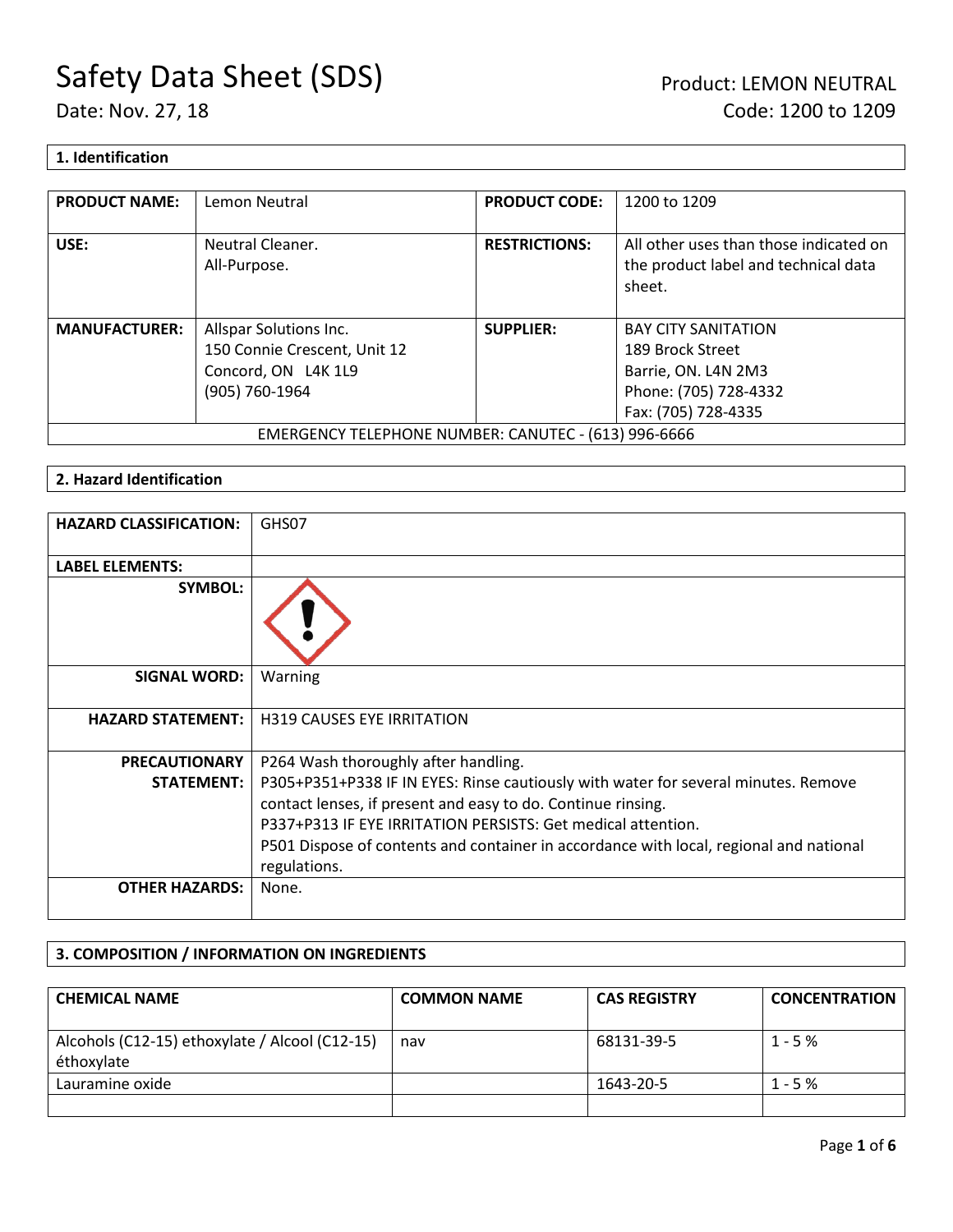For production reasons a range is given. There are no additional ingredients present which, within the current knowledge of the supplier and in the concentrations applicable, are classified as hazardous to health or the environment and hence require reporting in this section NOTE: Confidential business information rules can apply.

### **4. FIRST-AID MEASURES**

| <b>FIRST-AID MEASURES BY ROUTE OF EXPOSURE:</b>                                            |                                                                                                                                                                                                                                                                                                                                                                                                                                                                                                                                                                              |
|--------------------------------------------------------------------------------------------|------------------------------------------------------------------------------------------------------------------------------------------------------------------------------------------------------------------------------------------------------------------------------------------------------------------------------------------------------------------------------------------------------------------------------------------------------------------------------------------------------------------------------------------------------------------------------|
| <b>INHALATION:</b>                                                                         | Remove victim to fresh air and keep at rest in a position comfortable for breathing.<br>Get medical attention.                                                                                                                                                                                                                                                                                                                                                                                                                                                               |
| <b>SKIN CONTACT:</b>                                                                       | Remove immediately all contaminated clothing. Wash with soap and water and rinse<br>thoroughly. If skin irritation or a rash occurs: Get medical advice/attention.                                                                                                                                                                                                                                                                                                                                                                                                           |
| <b>EYE CONTACT:</b>                                                                        | Immediately flush eyes with plenty of water, occasionally lifting the upper and lower<br>eyelids. Check for and remove any contact lenses. Continue to rinse for at least 10<br>minutes. Get medical attention.                                                                                                                                                                                                                                                                                                                                                              |
| <b>INGESTION:</b>                                                                          | Wash out mouth with water. If material has been swallowed and the exposed person<br>is conscious, give small quantities of water to drink. Stop if the exposed person feels<br>sick as vomiting may be dangerous. Do not induce vomiting unless directed to do so<br>by medical personnel. If vomiting occurs, the head should be kept low so that vomit<br>does not enter the lungs. If unconscious, place in recovery position and get medical<br>attention immediately. Maintain an open airway. Get medical attention immediately.<br>Call a poison center or physician. |
| <b>MOST IMPORTANT SYMPTOMS</b><br><b>AND EFFECTS (ACUTE OR</b><br>DELAYED):                | None known.                                                                                                                                                                                                                                                                                                                                                                                                                                                                                                                                                                  |
| <b>IMMEDIATE MEDICAL</b><br><b>ATTENTION AND SPECIAL</b><br><b>TREATMENT IF NECESSARY:</b> | Treat symptomatically. Contact poison treatment specialist immediately if large<br>quantities have been ingested.                                                                                                                                                                                                                                                                                                                                                                                                                                                            |

### **5. FIRE-FIGHTING MEASURES**

| <b>SUITABLE EXTINGUISHING MEDIA:</b> | CO2, sand, extinguishing powder for surrounding fire.                   |
|--------------------------------------|-------------------------------------------------------------------------|
| UNSUITABLE EXTINGUISHING MEDIA:      | <b>NAV</b>                                                              |
| SPECIFIC HAZARDS ARISING FROM THE    | In case of accidental fire and extreme heat conditions, the following   |
| <b>HAZARDOUS PRODUCT:</b>            | gaseous products can be released after water evaporation: hydrocarbons, |
|                                      | carbon monoxides and dioxides (COx) and nitrogen dioxide (NOx).         |
| SPECIAL PROTECTIVE EQUIPMENT AND     | No special measures required                                            |
| <b>PRECAUTIONS FOR FIREFIGHTERS:</b> |                                                                         |
| <b>ADDITIONAL INFORMATION:</b>       | This product is not flammable                                           |

### **6. ACCIDENTAL RELEASE MEASURES**

| PERSONAL PRECAUTIONS, PROTECTIVE           | Wear recommended protective equipment(s). Keep unprotected         |  |
|--------------------------------------------|--------------------------------------------------------------------|--|
| <b>EQUIPMENT AND EMERGENCY PROCEDURES:</b> | persons away.                                                      |  |
| <b>METHODS AND MATERIALS FOR</b>           | SMALL SPILL: Stop leak if without risk. Move containers from spill |  |
| <b>CONTAINMENT AND CLEANING UP:</b>        | area. Dilute with water and mop up. Alternatively absorb with an   |  |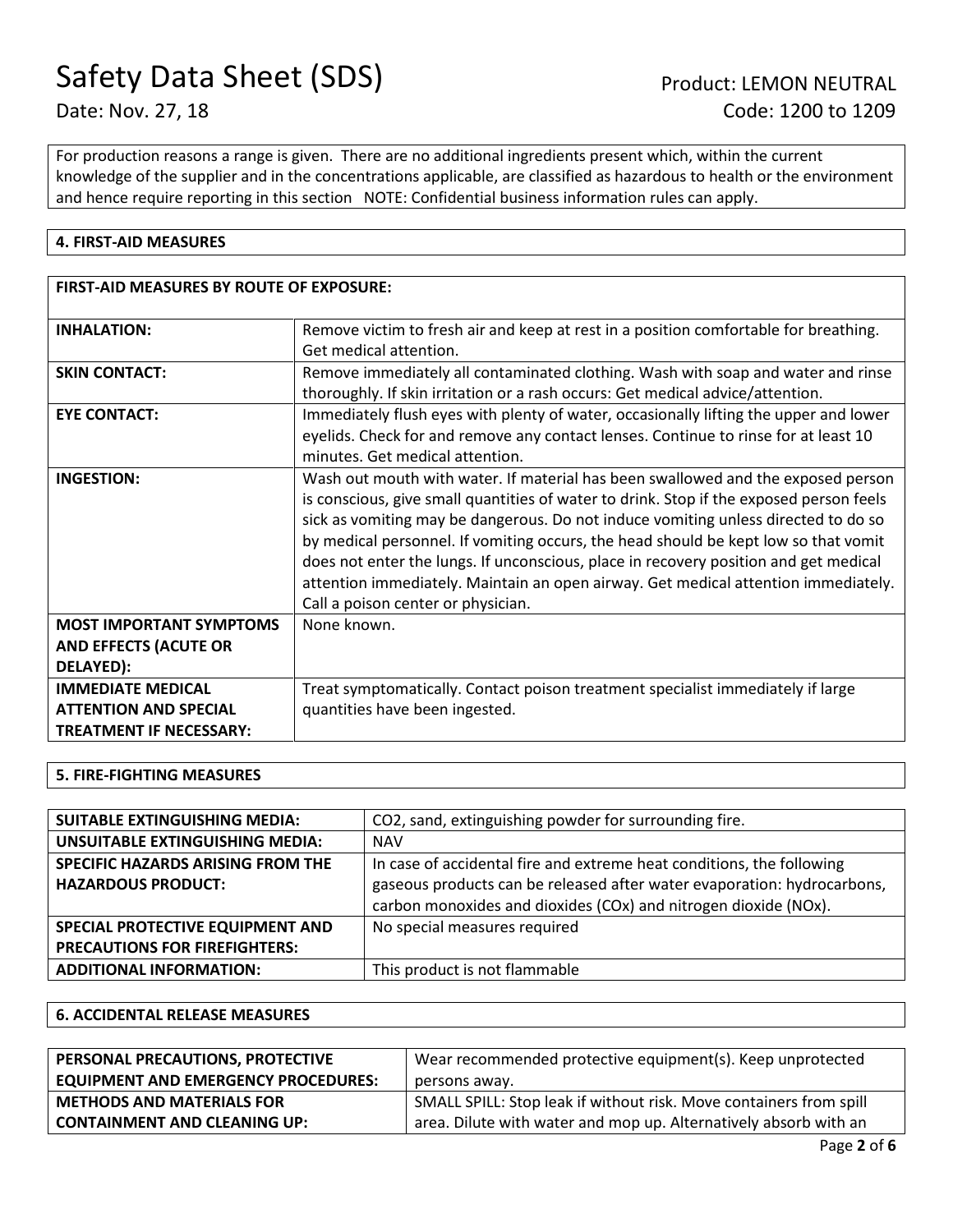# Date: Nov. 27, 18 Code: 1200 to 1209

| inert dry material and place in an appropriate waste disposal         |
|-----------------------------------------------------------------------|
| container. Dispose of via a licensed waste disposal contractor.       |
| LARGE SPILL: Stop leak if without risk. Move containers from spill    |
| area. Approach release from upwind. Prevent entry into sewers,        |
| water courses, basements or confined areas. Wash spillages into an    |
| effluent treatment plant or proceed as follows. Contain and collect   |
| spillage with non-combustible, absorbent material e.g. sand, earth,   |
| vermiculite or diatomaceous earth and place in container for          |
| disposal according to local regulations (see Section 13). The spilled |
| material may be neutralized vinegar or citric acid. Dispose of via a  |
| licensed waste disposal contractor. Contaminated absorbent            |
| material may pose the same hazard as the spilled product. Note: see   |
| Section 1 for emergency contact information and Section 13 for        |
| waste disposal.                                                       |

### **7. HANDLING AND STORAGE**

| <b>PRECAUTIONS FOR SAFE HANDLING:</b> | Put on appropriate personal protective equipment (see Section 8). Do not<br>get in eyes or on skin or clothing. Do not breathe vapour or mist. Do not<br>ingest. If during normal use the material presents a respiratory hazard, use<br>only with adequate ventilation or wear appropriate respirator. Keep in the<br>original container or an approved alternative made from a compatible<br>material, kept tightly closed when not in use. Keep away from acids and<br>oxidizers. Empty containers retain product residue and can be hazardous.<br>Do not reuse container. |
|---------------------------------------|-------------------------------------------------------------------------------------------------------------------------------------------------------------------------------------------------------------------------------------------------------------------------------------------------------------------------------------------------------------------------------------------------------------------------------------------------------------------------------------------------------------------------------------------------------------------------------|
| <b>CONDITIONS FOR SAFE STORAGE</b>    | Store in accordance with local regulations. Store in original container                                                                                                                                                                                                                                                                                                                                                                                                                                                                                                       |
| INCLUDING INCOMPATIBLE MATERIAL:      | protected from direct sunlight in a dry, cool and well-ventilated area, away                                                                                                                                                                                                                                                                                                                                                                                                                                                                                                  |
|                                       | from incompatible materials (see Section 10) and food and drink.                                                                                                                                                                                                                                                                                                                                                                                                                                                                                                              |
|                                       | Containers that have been opened must be carefully resealed and kept                                                                                                                                                                                                                                                                                                                                                                                                                                                                                                          |
|                                       | upright to prevent leakage. Do not store in unlabeled containers. Use                                                                                                                                                                                                                                                                                                                                                                                                                                                                                                         |
|                                       | appropriate containment to avoid environmental contamination.                                                                                                                                                                                                                                                                                                                                                                                                                                                                                                                 |

### **8. EXPOSURE CONTROLS / PERSONAL PROTECTION**

**CONTROL PARAMETERS, INCLUDING OCCUPATIONAL EXPOSURE GUIDELINES OR BIOLOGICAL EXPOSURE LIMITS AND THE SOURCE OF THOSE VALUES:**

| <b>APPROPRIATE ENGINEERING</b> | Ensure appropriate aeration and ventilation.                                |
|--------------------------------|-----------------------------------------------------------------------------|
| <b>CONTROLS:</b>               |                                                                             |
| INDIVIDUAL PROTECTION MEASURES | Avoid contact with the eyes and skin. Do not breathe dust, fume, gas, mist, |
| (E.G. PERSONAL PROTECTIVE      | vapours or spray. Immediately remove all soiled and contaminated clothing.  |
| <b>EQUIPMENT):</b>             | Wash hands before breaks and at the end of work. Keep away from             |
|                                | foodstuffs, beverages and feed.                                             |
|                                | Breathing equipment: If airborne concentrations are above the permissible   |
|                                | exposure limit or arc not known, use NIOSH-approved respirators.            |
|                                | Respirators should be selected based on the form and concentration of       |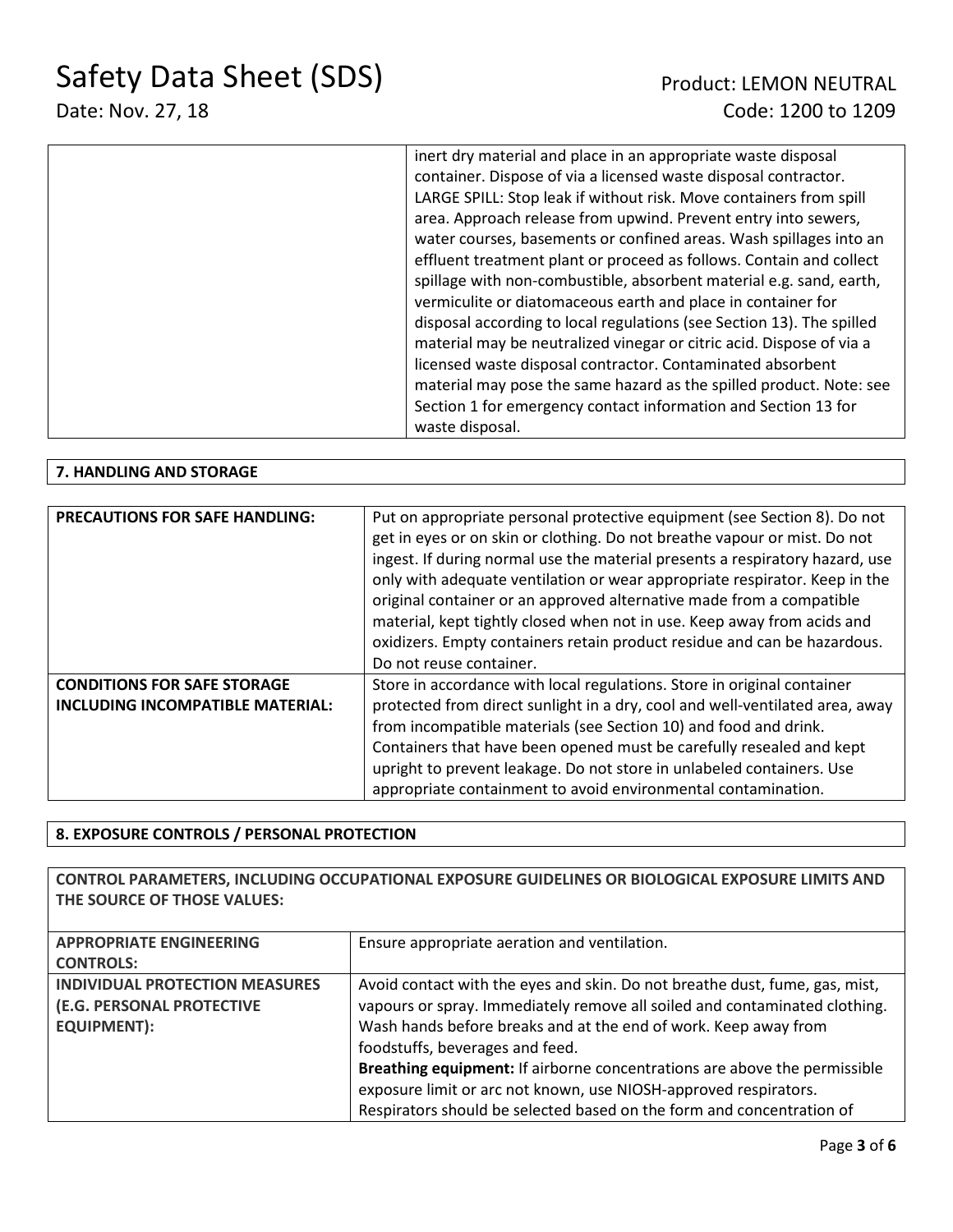| contaminants in air, and in accordance with OSHA (29 CFR 1910.134). Advice       |
|----------------------------------------------------------------------------------|
| should be sought from respiratory protection specialists                         |
| Protection of hands: Chemical-resistant, impervious gloves complying with        |
| an approved standard should be worn at all times when handling chemical          |
| products if a risk assessment indicates this is necessary.                       |
| Eye protection: Safety eyewear complying with an approved standard should        |
| be used when a risk assessment indicates this is necessary to avoid exposure     |
| to liquid splashes, mists, gases or dusts. If contact is possible, the following |
| protection should be worn, unless the assessment indicates a higher degree       |
| of protection: chemical splash goggles and/or face shield. Safety glasses with   |
| side-shields.                                                                    |
| <b>Body protection:</b> Personal protective equipment for the body should be     |
| selected based on the task being performed and the risks involved and            |
| should be approved by a specialist before handling this product.                 |
| Recommended: safety apron                                                        |
|                                                                                  |

### **9. PHYSICAL AND CHEMICAL PROPERTIES**

| <b>APPEARANCE</b>            | Yellow Liquid          | <b>PH</b>                    | $7.5 (+/- 0.5)$    |
|------------------------------|------------------------|------------------------------|--------------------|
| <b>ODOUR</b>                 | Lemon                  | <b>ODOUR THRESHOLD</b>       | <b>NAV</b>         |
| <b>MELTING POINT</b>         | <b>NAV</b>             | <b>FREEZING POINT</b>        | $\sim 0^{\circ}$ C |
| <b>INITIAL BOILING POINT</b> | $\sim$ 100 $\degree$ C | <b>FLASH POINT</b>           | <b>NAP</b>         |
| <b>EVAPORATION RATE</b>      | <b>NAV</b>             | <b>FLAMMABILITY</b>          | <b>NAP</b>         |
| <b>LOWER FLAMMABLE LIMIT</b> | <b>NAP</b>             | <b>UPPER FLAMMABLE LIMIT</b> | <b>NAP</b>         |
| <b>VAPOUR PRESSURE</b>       | <b>NAV</b>             | <b>VAPOUR DENSITY</b>        | <b>NAV</b>         |
| <b>RELATIVE DENSITY</b>      | 1.02                   | <b>SOLUBILITY</b>            | Complete in water  |
| <b>PARTITION COEFFICIENT</b> | <b>NAV</b>             | <b>AUTO-IGNITION</b>         | <b>NAP</b>         |
|                              |                        | <b>TEMPERATURE</b>           |                    |
| <b>DECOMPOSITION</b>         | <b>NAV</b>             | <b>VISCOSITY</b>             | 500 cps            |
| <b>TEMPERATURE</b>           |                        |                              |                    |

### **10. STABILITY AND REACTIVITY**

| <b>REACTIVITY:</b>                         | No specific test data related to reactivity available for this product or its |
|--------------------------------------------|-------------------------------------------------------------------------------|
|                                            | ingredients.                                                                  |
| <b>CHEMICAL STABILITY:</b>                 | The product is stable.                                                        |
| <b>POSSIBILITY OF HAZARDOUS REACTIONS:</b> | Under normal conditions of storage and use, hazardous reactions will not      |
|                                            | occur.                                                                        |
| <b>CONDITIONS TO AVOID:</b>                | No specific data.                                                             |
| <b>INCOMPATIBLE MATERIALS:</b>             | Attacks many metals producing extremely flammable hydrogen gas                |
|                                            | which can form explosive mixtures with air. Reactive or incompatible          |
|                                            | with the following materials: strong acids, oxidizers                         |
| <b>HAZARDOUS DECOMPOSITION PRODUCTS:</b>   | Under normal conditions of storage and use, hazardous decomposition           |
|                                            | products should not be produced.                                              |
|                                            |                                                                               |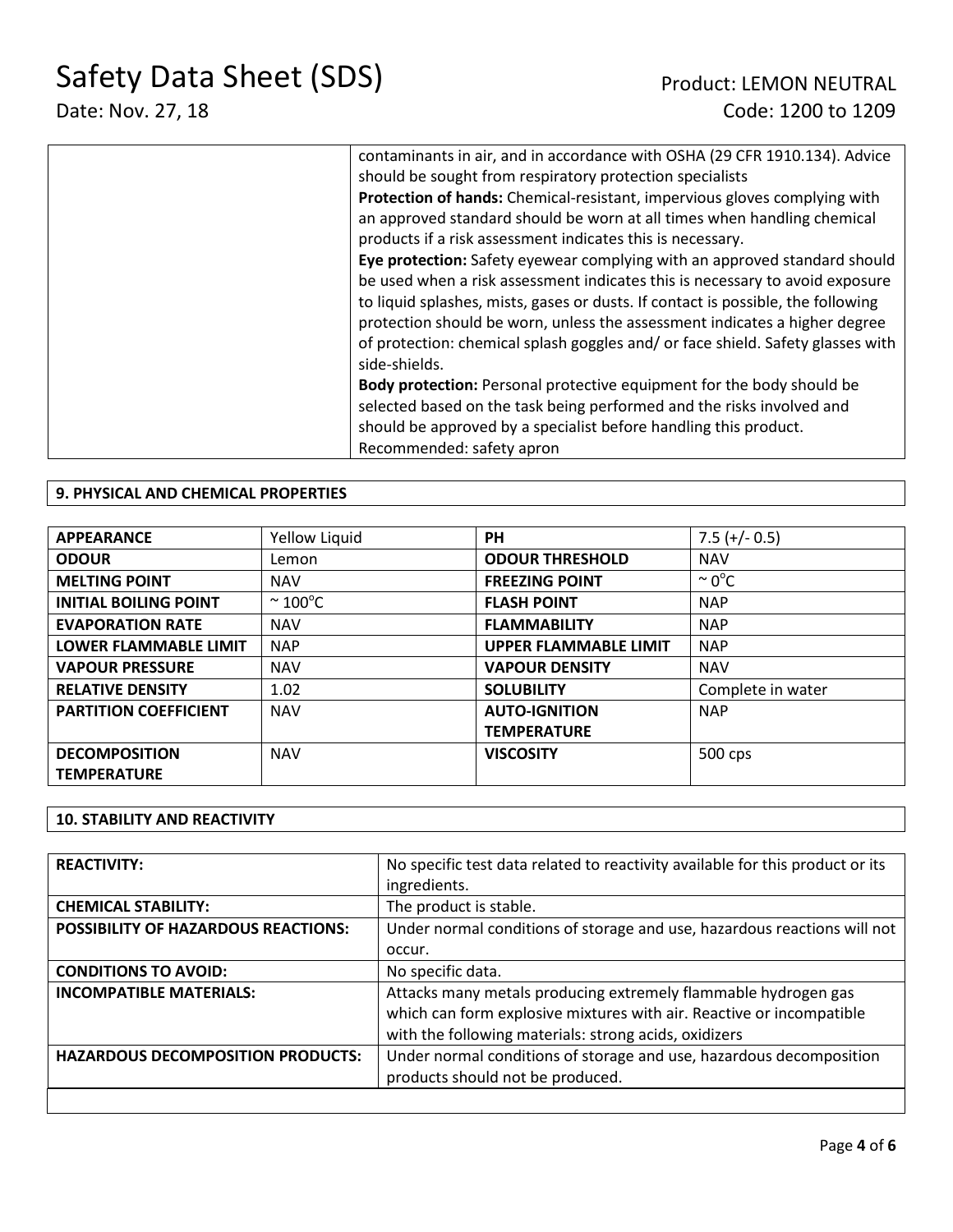┑

| <b>11. TOXICOLOGICAL INFORMATION</b>                                                                     |                              |                                                                               |                                                                                                       |  |  |
|----------------------------------------------------------------------------------------------------------|------------------------------|-------------------------------------------------------------------------------|-------------------------------------------------------------------------------------------------------|--|--|
|                                                                                                          |                              |                                                                               |                                                                                                       |  |  |
| ROUTES OF ENTRY: Oral, Dermal, Inhalation.                                                               |                              |                                                                               |                                                                                                       |  |  |
|                                                                                                          |                              |                                                                               |                                                                                                       |  |  |
| Alcohols (C12-15) ethoxylate /                                                                           |                              | LD50 (Oral)                                                                   | >5,000 mg/kg (rat)                                                                                    |  |  |
| Alcool (C12-15) éthoxylate                                                                               |                              | LD50 (Dermal)                                                                 | $>5,000$ mg/kg (rabbit)                                                                               |  |  |
|                                                                                                          |                              | LC50 (Inhalation, 4 hr)                                                       | No information available / Aucune                                                                     |  |  |
|                                                                                                          |                              |                                                                               | information de disponible                                                                             |  |  |
| Lauramine oxide                                                                                          |                              | <b>NAV</b>                                                                    |                                                                                                       |  |  |
|                                                                                                          |                              |                                                                               |                                                                                                       |  |  |
|                                                                                                          |                              |                                                                               |                                                                                                       |  |  |
|                                                                                                          |                              | SYMPTOMS RELATED TO THE PHYSICAL, CHEMICAL AND TOXICOLOGICAL CHARACTERISTICS: |                                                                                                       |  |  |
| IF ON THE SKIN:                                                                                          |                              |                                                                               | CORROSIVE: Adverse symptoms may include the following: pain or irritation redness blistering          |  |  |
| IF ON THE EYE:                                                                                           | may occur                    |                                                                               | CORROSIVE: Adverse symptoms may include the following: pain watering redness                          |  |  |
| <b>AFTER INGESTION:</b>                                                                                  |                              | CORROSIVE: Adverse symptoms may include the following: stomach pains          |                                                                                                       |  |  |
| <b>SENSITIZATION:</b>                                                                                    | No sensitizing effects known |                                                                               |                                                                                                       |  |  |
| DELAYED AND IMMEDIATE EFFECTS, AND CHRONIC EFFECTS FROM SHORT-TERM AND LONG-TERM EXPOSURE:               |                              |                                                                               |                                                                                                       |  |  |
| Prolonged or frequent contact can cause eczema and inflammation of the skins as a results of degreasing. |                              |                                                                               |                                                                                                       |  |  |
|                                                                                                          |                              |                                                                               | ADDITIONAL TOXICOLOGICAL INFORMATION: The product shows the following dangers according to internally |  |  |
| approved calculation methods for preparations: Irritant                                                  |                              |                                                                               |                                                                                                       |  |  |
| <b>CARCINOGENIC CATEGORIES:</b> None of the ingredients are listed                                       |                              |                                                                               |                                                                                                       |  |  |
| General : No known significant effects or critical hazards.                                              |                              |                                                                               |                                                                                                       |  |  |
| Carcinogenicity: No known significant effects or critical hazards.                                       |                              |                                                                               |                                                                                                       |  |  |
| Mutagenicity: No known significant effects or critical hazards.                                          |                              |                                                                               |                                                                                                       |  |  |
| Teratogenicity: No known significant effects or critical hazards.                                        |                              |                                                                               |                                                                                                       |  |  |
| Developmental effects : No known significant effects or critical hazards.                                |                              |                                                                               |                                                                                                       |  |  |
| Fertility effects : No known significant effects or critical hazards.                                    |                              |                                                                               |                                                                                                       |  |  |

### **12. ECOLOGICAL INFORMATION**

Chemical name / Nom du produit chimique Means of exposure / Moyens d'expositions Value / Valeur Alcohols (C12-15) ethoxylate / Alcool (C12-15) éthoxylate EC50 (Algae, 72 hr) EC50 (Daphnia magna, 48 hr) LC50 (Fish, 96 hr)  $10 - 100$  mg/l 5 – 10 mg/l  $5 - 10$  mg/l

Lauramine oxide NAV

| <b>ECOTOXICITY</b>                   | No further information available |
|--------------------------------------|----------------------------------|
| <b>PERSISTENCE AND DEGRADABILITY</b> | Not available.                   |
| <b>BIOACCUMULATIVE POTENTIAL</b>     | Not available.                   |